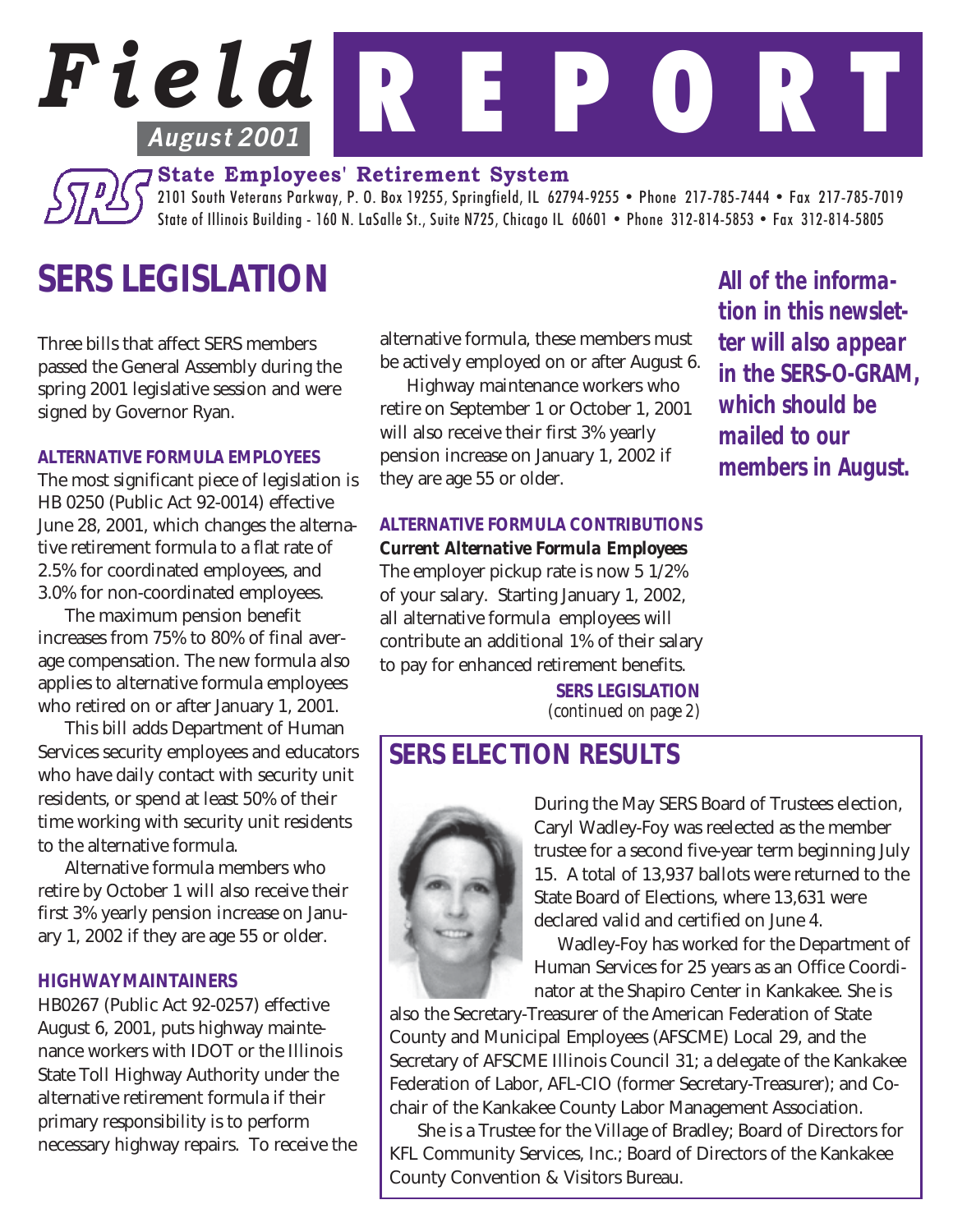#### *SERS LEGISLATION (continued from page 1)*

The additional employee contribution will increase by another 1% on January 1, 2003, and another 1% on January 1, 2004.

#### *DHS Security Employees & Educators, Highway Maintainers*

The current employer pickup is 4%. With the new legislation, this pickup amount will increase to 5 1/2%. On January 1, 2002, the employee will pay 1% of the retirement contributions, while the employer pickup continues at 5 1/2%.

The additional employee contribution will increase by another 1% on January 1, 2003, and another 1% on January 1, 2004.

# *CERTIFICATION OF ALTERNATIVE SERVICE*

With the passage of HB0250 and HB0267, DHS employees working at institutions with a forensic or security unit, and Illinois Department of Transportation and Toll Highway maintenance workers will participate under the alternative formula. SERS will ask these agencies to certify past service earned in alternative formula positions.

For DHS service prior to July 1, 2001, an agency certification process will be conducted to verify the amount of time these employees actually worked in a security unit before July 1, 2001. For IDOT and Toll Highway employees, an agency certification process will be conducted to verify service prior to September 1, 2001 to verify the amount of time actually worked in a state highway maintenance position.

Once the certification has been completed and returned to SERS, the employee's account will be adjusted to reflect the new formula and a letter will be sent notifying the member of the change.



#### *MILITARY SERVICE CREDIT*

SERS employees have always been able to purchase up to two years of military service credit by paying the required employee and employer contributions plus interest.

HB0513 (Public Act 92-0054) effective July 12, 2001, changes the method of calculating interest from the date the employee last became an SERS member or November 19, 1991, whichever is later.

This change applies to military credit purchased on or after July 12, and does not entitle a member to receive a refund of interest if this service purchase is already paid in full. Adjustments will be made for members currently buying military service on an installment basis.

This service purchase, like all SERS optional service purchases, can be made on a pre-tax or post-tax basis. Before any military credit can be granted or cost determined, SERS must receive a copy of form DD-214 or the appropriate separation /discharge papers verifying active duty.

# *SRS WEB SITE*

Visit our web site at www.state.il.us/srs to access information on our three retirement systems: State Employees', Judges' & General Assembly. There are also links to the State of Illinois and Social Security Administration home pages.



 From the State Employees' Retirement System's home page you can view our latest publications and annual reports, download SERS forms, and link to federal and state tax forms.

The SERS home page also contains a Bulletin Board with articles pertaining to SERS members, and the Field Services area lists all of the preretirement workshop dates as well as other sources of information.

In the future, our home page will allow you to access your account information and apply for benefits online.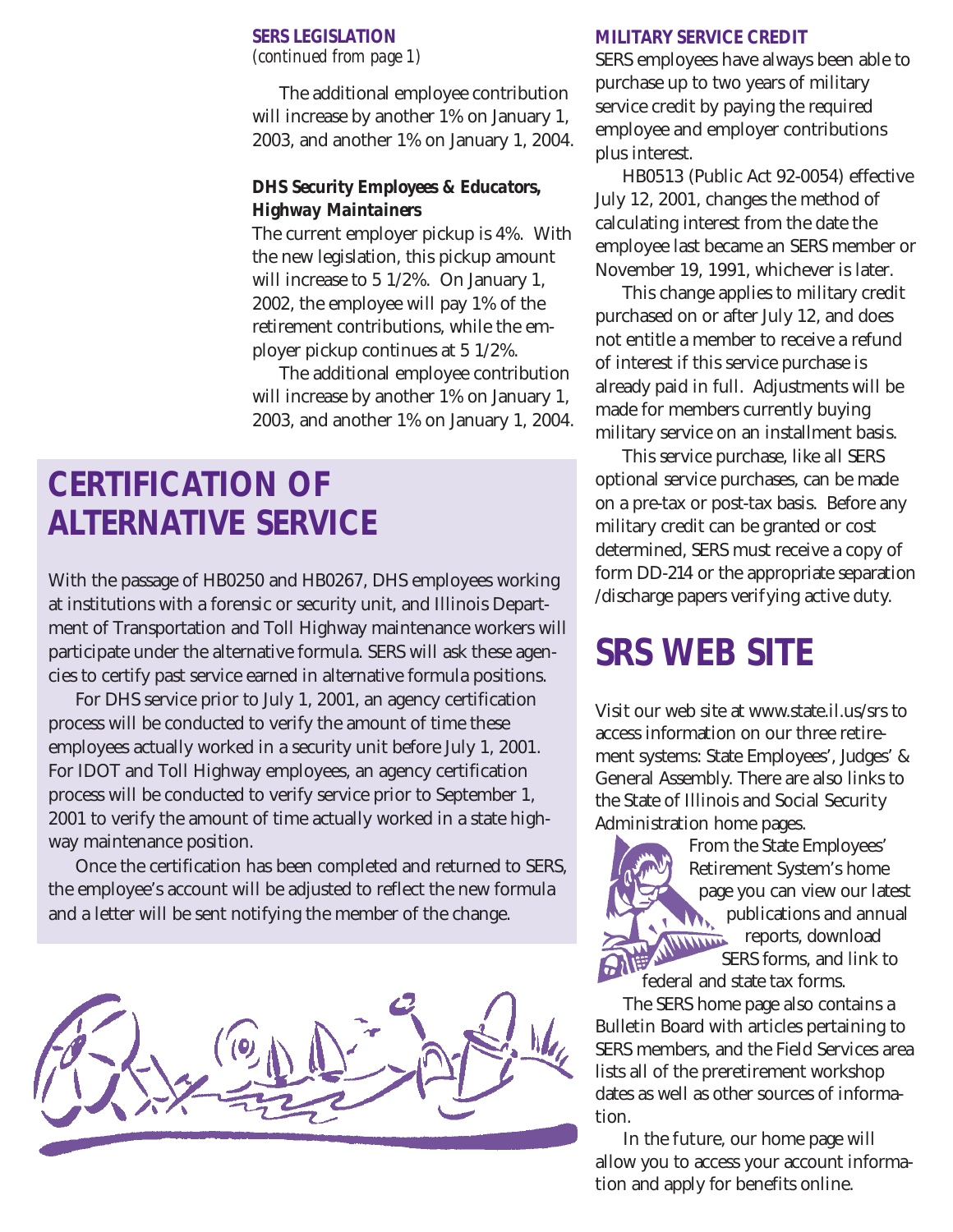## *ANNUAL BENEFIT STATEMENT*

This year's benefit statement has something new for just about everyone. For the first time, the "Rule of 85" is being used, when applicable, to calculate regular formula retirement eligibility dates for both projected and accrued benefits.

The recently enacted provisions of HB250 have been used to calculate benefits for alternative formula employees already under the alternative formula. This includes the 2.5% and 3.0% flat percentages and the 80% maximum benefit.

*However, the new percentages have not been used to calculate benefits for Department of Human Services security employees and educators, or highway maintenance workers.*

These employees must have their alternative formula service certified with SERS before these benefits can be calculated. The new percentages will be used to determine benefits in next year's statement.

As in past years, your statement shows any service with a reciprocal system, and any service you may purchase or repay. Employees should share the statement information with their family, since it's a vital part of their retirement planning.

#### *ATTENTION RCS!*

*The updated Retirement Coordinator handbooks with all of the current legislative changes will be mailed to you in late August.*

# *WE NEED YOUR HELP*

When we mail the Benefit Statement to our members in August, all statements with an incorrect mailing address will be returned to us, rather than forwarding them to the member. This allows us to find inaccurate mailing addresses in our data base.

 In October, we will send the unopened, returned statements to our RCs. We ask that you distribute these statements with inaccurate addresses to your employees and encourage them to fill out a new W-4 tax form with your agency's Payroll Clerk to update their address.

We get our mailing address information from the Office of the Comptroller by using the member's most current W-4 tax form. This same mailing address is also used on the member's pay stub or Direct Deposit slip.

By maintaining an up-to-date mailing list, the Comptroller's office and SERS are able to send members information to their current address.



*John Weidman (at right) receives his SERS Retirement Coordinator of the Year award for 2000 from SERS Field Representative Lee Brown, as District Engineer Stanley Grabski looks on. John is the personnel services officer for the Department of Transportation, District 7, in Effingham. He has worked at IDOT for 29 years and has been a Retirement Coordinator for 15 years. He has always encouraged District 7 employees to attend our SERS workshops. John also works one-to-one with employees who are preparing for retirement.*